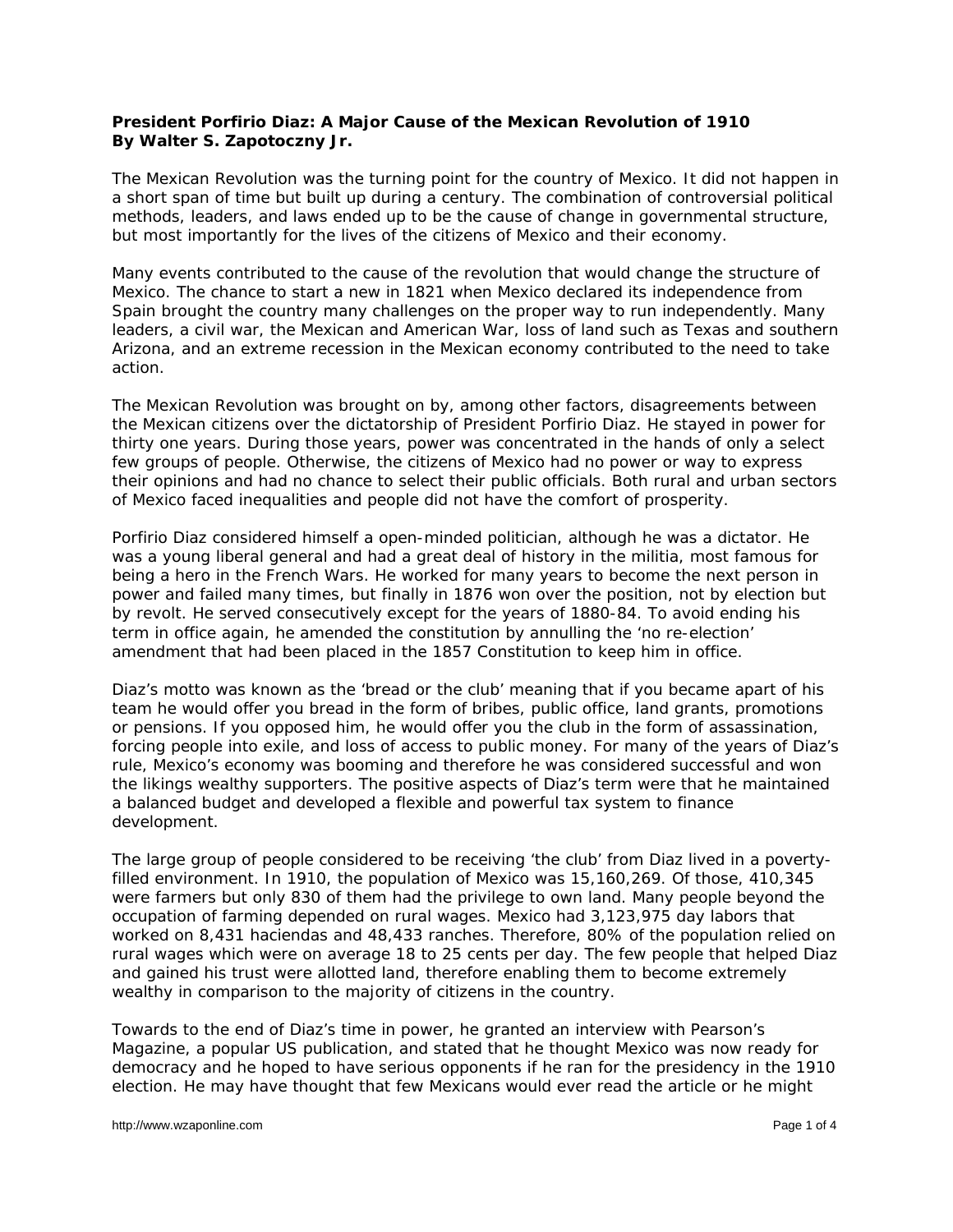have been trying to encourage his rivals to declare their political intentions. The interview directly encouraged potential candidates to announce their presidential candidacies. Diaz could handle those in his support group, such as his finance minister, José Limantour, and General Bernardo Reyes, governor of the northern state of Nuevo Leon by sending them off on foreign missions. However, he ran into trouble, when men caught wind of the interview that were not on his side.

One of the men that became interested by the article was Francisco Madero. Madero was the son of one of Mexico's wealthiest families. He was admired and studied political democracy in France and in the United States and felt very strongly that it was the best move for the government of Mexico. Madero made a bold move by running against Diaz in Mexico's first free election in 1910 but lost later to find that Diaz rigged it. Madero was thrown in jail on a technicality because he had angered Diaz. When being released from jail, Madero fled to the United States where he started his plan to begin a revolution and declared himself the legitimate president.

Madero had many political visions for Mexico. He promised to return all land which had been taken away from the peasants and he called for common voting rights and for a limit of one term for the office of president. Madero's call for an uprising on November 20, 1910, marked the beginning of the Mexican Revolution.

At this time, Diaz was 80 years old and was losing his touch politically. The joining of the peasants, workers, nationalists, anticlericals, and democrats fueled a fire to fight back and get what they deserved. In late 1910 and early 1911, various men such as Emiliano Zapata, Pascual Orozco and Pancho Villa raised the standard of revolt. Mexico's army was not up to par to deal with the rebellions that were now occurring frequently across the nation. Diaz tried to negotiate with the Madero family, promising reform to stay in office, but it was downhill for him from there. Diaz resigned on May 25, 1911 which ended Latin America's longest dictatorship. He is known as one of the great villains of Mexican history.

With the collapse of the Diaz regime, the Mexican Congress called for national popular elections. Victory was awarded to Francisco Madero from the constitutionalists' party as President and Jose Maria Pino Suarez as Vice-President. Madero was thought to be entering the perfect presidency, especially with his prestigious background and he was infamous as the man who defeated the Diaz dictatorship. This was not the case entirely though, many people believed that Madero was not fulfilling the many promises that he has made prior to his election. It had been said that Madero entered an era that was used to the iron fist of dictatorship and did not know how to adjust to or use the concept of liberty. Madero's loss of rebel support and his reliance on the federal army made him vulnerable to counterrevolutionaries.

Early in 1911, Madero appointed his cabinet and his regime was installed. In the little time that the Madero government was in place, people started to look upon him unfavorably. Zapata, one of the men that helped him overturn the rule of Diaz, did not trust him and he refused to recognize Madero as president and declared the Plan of Ayala. This plan proclaimed Francisco Madero a traitor and ordered a third of all hacienda lands to be redistributed to the peasants. General Bernardo Reyes agreed with Zapata and moved to San Antonio where he proceeded to make plans to overthrow the current government. He was quite popular and had many resources on his side but his plan was recognized by Madero and quickly shut down.

Similar situations arose with Pascual Orozco in the north. Many comparable situations were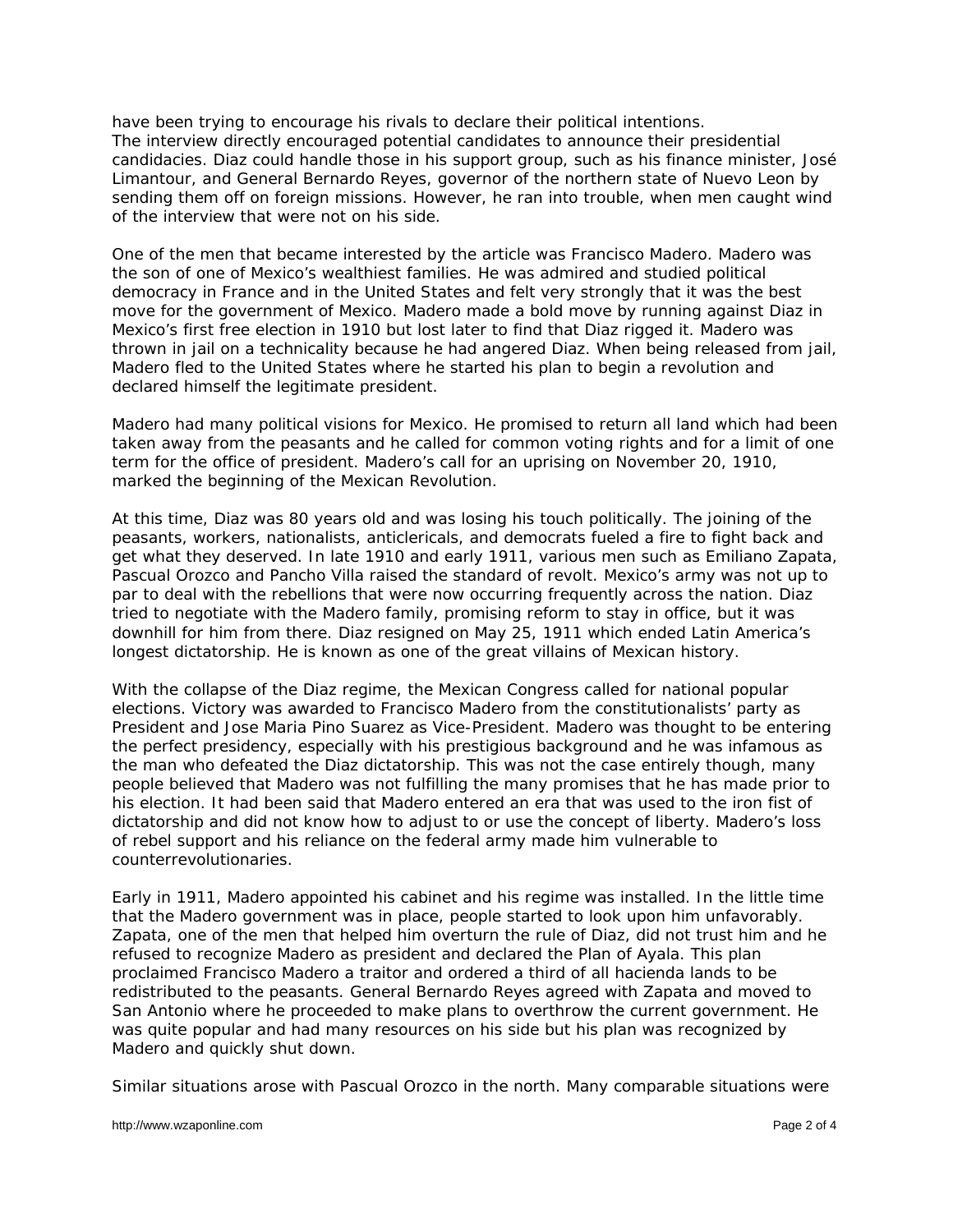in store for Madero. One of Madero's strongest military men was General Victoriano Huerta. In the uprising Huerta did many great things that essentially saved the Mexican Government. Upon return to Mexico City, Huerta was not promoted which was an enormous mistake on Madero's part. General Huerta developed a hate and mistrust for Madero. While the commander of federal forces for Mexico, Huerta overthrew President Madero and began his own dictatorship. During his time in power, he was known as one of the most "ruthless and corrupt leaders Mexico had ever seen."

The Governor of Coahuila, Venustiano Carranza, rose up in arms because he did not recognize Huerta as the nation's president. His army was known as the constitutionalists because it demanded respect for the constitution and this marked the start of a new phase of the Revolution. Many men and women joined the war efforts and prepared for the battles ahead. Leaders such as Alvaro Obregon, Francisco Villa, and Emilio Zapata were among the elite. Huerta was under the impression that he would easily receive help from the United States of America but was rejected by President Woodrow Wilson who instead sent troops to occupy Veracruz. This upset Carranza because he felt that Mexico's problems should be solved solely by Mexicans.

Many individual battles were fought and the Constitutionalists were gaining ground and rather quickly. The continuous revolts forced Huerta to resign and he went into hiding but was captured and imprisoned for several years. Huerta left the country in 1914 and Carranza entered Mexico City but unfortunately not all of the revolutionaries agreed that he should become the supreme leader, as he was calling himself.

This was the cause for a meeting to be held in Aguascalientes in October of 1914 at the Sovereign Revolutionary Convention with intentions to reach an agreement. Zapata created a program concerning the distribution of land to the peasants and the representatives chose Eulalio Gutierrez as interim President of the Republic. Carranza was not in agreement even though the majority of others were. This turned the Revolution into a struggle between two opposing groups which were divided into the forces of Carranza against those of Villa and Zapata. Villa and Zapata were favored to win due to the fact that they occupied most of the land in Mexico and had the capital in their possession. However, Carranza's leading General, Alvaro Obregon, retreated to Veracruz and defeated Villa at Celaya in April of 1915. At this point, the United States recognized the Carranza government.

The next step to Carranza's government was to politically consolidate with legality mandatory which included writing a new constitution and holding elections. At the convention to draft a new constitution, Carranza presented delegates with a draft for a new constitution. He recommended political, electoral, and judicial reforms but reiterated many of the basic principles embodied in the first constitution written in 1857, for example, separation of the church and the state. Important issues he failed to address included agrarian and labor reform. The convention convened on September 14, 1916, however there was not a clear resolution among the members present. This sprouted, once again, serious political and philosophical differences.

Those were the first of many steps that he took throughout his years in power from 1916 to 1920. Carranza made a series of policy decisions, but few were in compliance with the new constitution. He set new limitations upon foreign ownership of property, the elimination of special concessions granted to firms overseas and an increase in business taxes. However, Carranza, although he considered himself a liberal, opposed a widespread agrarian reform and did not manage organized labor well. These departures from the revolutionary beliefs, as outline in the new constitution, created opportunities for Carranza's rivals within the